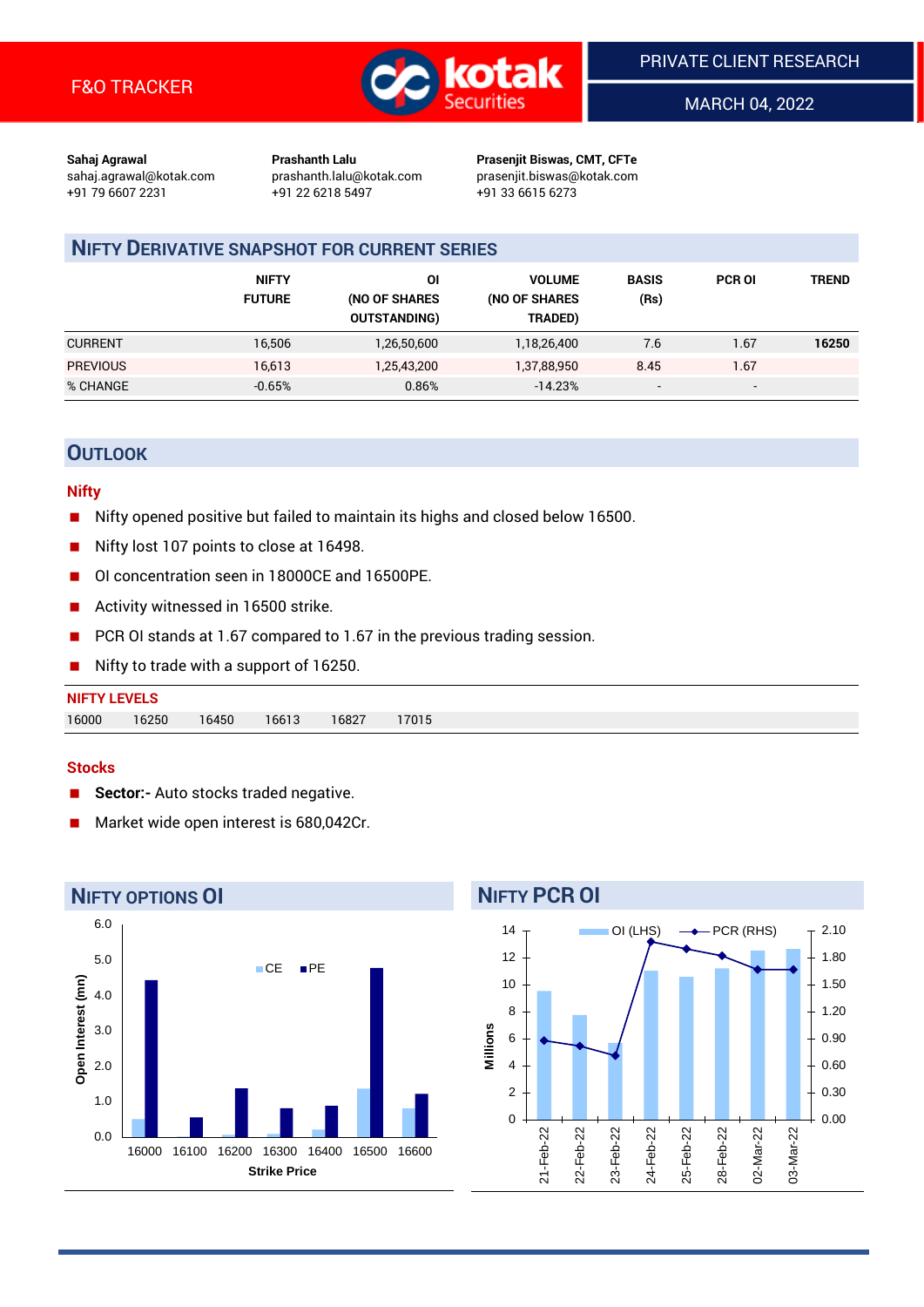# **FUTURE STATISTICS**

| <b>OI INCREASE</b> |       |             |                  | <b>OI DECREASE</b> |          |                |                  |
|--------------------|-------|-------------|------------------|--------------------|----------|----------------|------------------|
| <b>SYMBOL</b>      | ΟI    | ΟI          | <b>PRICE CHG</b> | <b>SYMBOL</b>      | ΟI       | O <sub>l</sub> | <b>PRICE CHG</b> |
|                    | (%)   | (SHARES)    | (%)              |                    | (%)      | (SHARES)       | (%)              |
| <b>GUJGASLTD</b>   | 14.3% | 29,23,750   | $-6.8%$          | <b>MCDOWELL-N</b>  | $-11.7%$ | 1,31,85,000    | $-0.8%$          |
| <b>ESCORTS</b>     | 13.4% | 61,41,850   | $-2.2%$          | <b>GNFC</b>        | $-11.6%$ | 25,25,900      | 0.4%             |
| AMBUJACEM          | 10.7% | 2,52,73,500 | $-4.6%$          | <b>NBCC</b>        | $-6.7%$  | 2,29,32,000    | $-1.5%$          |
| <b>JKCEMENT</b>    | 10.6% | 2,66,350    | $-3.7%$          | <b>MCX</b>         | $-6.6%$  | 16,07,550      | $-0.5%$          |
| ONGC               | 10.4% | 3,15,93,100 | 4.5%             | <b>ALKEM</b>       | $-5.8%$  | 2,42,600       | $-0.3%$          |
| <b>ASIANPAINT</b>  | 9.3%  | 55,64,700   | $-5.2%$          | <b>GAIL</b>        | $-5.0%$  | 2,63,70,300    | 4.2%             |
| <b>POWERGRID</b>   | 9.1%  | 2,83,60,894 | 3.3%             | <b>COALINDIA</b>   | $-4.9%$  | 3,43,60,200    | 2.2%             |
| <b>ICICIPRULI</b>  | 7.9%  | 82,69,500   | $-4.7%$          | <b>BEL</b>         | $-4.8%$  | 2,11,54,600    | $-0.4%$          |
| <b>INTELLECT</b>   | 7.4%  | 5,62,500    | 0.5%             | <b>ITC</b>         | $-4.5%$  | 15,41,15,200   | 1.9%             |
| <b>DIXON</b>       | 7.4%  | 4,83,500    | $-1.4%$          | <b>ASTRAL</b>      | $-4.2%$  | 10.00.725      | $-1.9%$          |

# **CASH STATISTICS**

| <b>TOP VOLUMES</b> |                      |              |              |  |  |  |  |  |
|--------------------|----------------------|--------------|--------------|--|--|--|--|--|
| <b>SYMBOL</b>      | <b>TRADED SHARES</b> | <b>VALUE</b> | <b>CLOSE</b> |  |  |  |  |  |
|                    | (QTY)                | (IN LAKHS)   |              |  |  |  |  |  |
| <b>TATASTEEL</b>   | 1,74,50,338          | 2,28,594     | 1,303        |  |  |  |  |  |
| <b>ICICIBANK</b>   | 2,31,90,595          | 1,63,692     | 698          |  |  |  |  |  |
| <b>ULTRACEMCO</b>  | 24,06,110            | 1,47,860     | 5,981        |  |  |  |  |  |
| <b>HDFC</b>        | 61,91,711            | 1,41,185     | 2,273        |  |  |  |  |  |
| <b>TATAMOTORS</b>  | 2,95,99,672          | 1,31,177     | 437          |  |  |  |  |  |
| <b>ASIANPAINT</b>  | 44,06,840            | 1,28,405     | 2,872        |  |  |  |  |  |
| <b>HDFCBANK</b>    | 87,63,961            | 1,20,709     | 1,371        |  |  |  |  |  |
| <b>HINDALCO</b>    | 1,86,76,314          | 1,12,951     | 606          |  |  |  |  |  |
| <b>RELIANCE</b>    | 47,01,183            | 1,12,465     | 2,378        |  |  |  |  |  |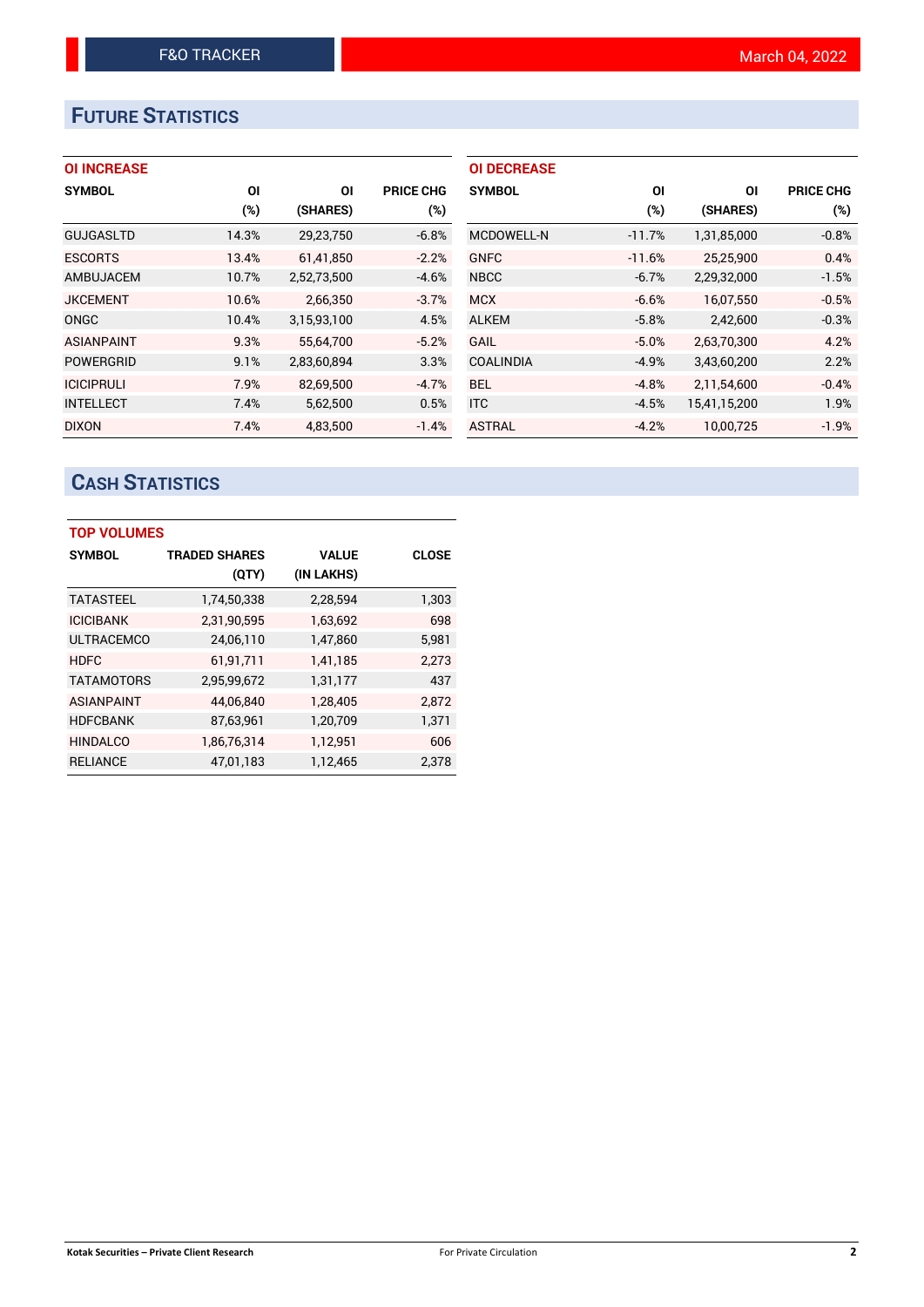# **OPTION STATISTICS**

## **SIGNIFICANT CALL OPEN INTEREST**

| <b>SYMBOL</b>     | <b>STRK</b>  | <b>OPTION</b> | <b>CLOSE</b> | <b>FUT</b>   | ΟI         |
|-------------------|--------------|---------------|--------------|--------------|------------|
|                   | <b>PRICE</b> | TYPE          | (RS)         | <b>CLOSE</b> | (SHARES)   |
| ONGC              | 170          | <b>CE</b>     | 6.2          | 169          | 122,58,400 |
| <b>NTPC</b>       | 135          | CF            | 2.0          | 132          | 172,93,800 |
| <b>GAIL</b>       | 160          | <b>CE</b>     | 4.2          | 155          | 85.76.600  |
| COALINDIA         | 200          | <b>CE</b>     | 5.4          | 189          | 61,69,800  |
| ONGC              | 175          | CE            | 4.4          | 169          | 52,97,600  |
| ONGC              | 180          | CE            | 3.2          | 169          | 52,66,800  |
| <b>NTPC</b>       | 140          | CE            | 1.0          | 132          | 78,88,800  |
| <b>BPCL</b>       | 360          | CE            | 7.6          | 346          | 35,74,800  |
| <b>TATAMOTORS</b> | 500          | CE            | 5.6          | 437          | 119,13,000 |
| <b>IOC</b>        | 120          | <b>CE</b>     | 2.3          | 114          | 54.66.500  |

### **SIGNIFICANT PUT OPEN INTEREST**

| <b>SYMBOL</b>     | <b>STRK</b><br><b>PRICE</b> | <b>OPTION</b><br><b>TYPE</b> | <b>CLOSE</b><br>(RS) | <b>FUT</b><br><b>CLOSE</b> | ΟI<br>(SHARES) |
|-------------------|-----------------------------|------------------------------|----------------------|----------------------------|----------------|
| <b>COALINDIA</b>  | 160                         | <b>PE</b>                    | 1.6                  | 189                        | 54,01,200      |
| <b>COALINDIA</b>  | 150                         | <b>PE</b>                    | 0.9                  | 189                        | 34,86,000      |
| <b>COALINDIA</b>  | 170                         | <b>PE</b>                    | 2.9                  | 189                        | 29,98,800      |
| <b>COALINDIA</b>  | 180                         | <b>PE</b>                    | 5.6                  | 189                        | 23,43,600      |
| <b>TATAMOTORS</b> | 400                         | <b>PE</b>                    | 11.0                 | 437                        | 44,94,450      |
| <b>HINDALCO</b>   | 550                         | <b>PE</b>                    | 6.8                  | 606                        | 23,89,725      |
| <b>TATAMOTORS</b> | 450                         | <b>PE</b>                    | 32.0                 | 437                        | 40,32,750      |
| <b>SBIN</b>       | 450                         | <b>PE</b>                    | 11.8                 | 469                        | 37,72,500      |
| <b>MARUTI</b>     | 7,000                       | <b>PE</b>                    | 135.0                | 7,619                      | 1,42,800       |
| <b>HINDALCO</b>   | 500                         | <b>PE</b>                    | 2.8                  | 606                        | 18,42,550      |

| SIGNIFICANT CALL OPEN INTEREST ADDITION |                             |                              |                    |                  |                      |  |  |
|-----------------------------------------|-----------------------------|------------------------------|--------------------|------------------|----------------------|--|--|
| <b>SYMBOL</b>                           | <b>STRK</b><br><b>PRICE</b> | <b>OPTION</b><br><b>TYPE</b> | <b>OPEN</b><br>INT | OI CHG<br>$(\%)$ | <b>CLOSE</b><br>(Rs) |  |  |
| <b>ITC</b>                              | 280                         | <b>CE</b>                    | 1,05,600           | 3200%            | 0.2                  |  |  |
| <b>HINDCOPPER</b>                       | 160                         | <b>CE</b>                    | 1.03.200           | 1100%            | 0.6                  |  |  |
| GAIL                                    | 167                         | <b>CE</b>                    | 4,08,700           | 1017%            | 2.4                  |  |  |
| <b>POWERGRID</b>                        | 245                         | <b>CE</b>                    | 1.65.323           | 933%             | 0.6                  |  |  |
| <b>MARICO</b>                           | 560                         | <b>CE</b>                    | 2,64,000           | 915%             | 2.0                  |  |  |
| ONGC                                    | 182                         | <b>CE</b>                    | 1.54.000           | 900%             | 2.8                  |  |  |
| <b>POWERGRID</b>                        | 222                         | <b>CE</b>                    | 2,77,316           | 643%             | 4.0                  |  |  |
| <b>TRENT</b>                            | 1,120                       | <b>CE</b>                    | 1,28,325           | 608%             | 62.0                 |  |  |
| <b>ASHOKLEY</b>                         | 110                         | <b>CE</b>                    | 5,98,500           | 454%             | 6.1                  |  |  |
| <b>POWERGRID</b>                        | 250                         | <b>CE</b>                    | 9.59.940           | 429%             | 0.4                  |  |  |

| SIGNIFICANT PUT OPEN INTEREST ADDITION |              |               |             |        |              |  |  |  |
|----------------------------------------|--------------|---------------|-------------|--------|--------------|--|--|--|
| <b>SYMBOL</b>                          | <b>STRK</b>  | <b>OPTION</b> | <b>OPEN</b> | OI CHG | <b>CLOSE</b> |  |  |  |
|                                        | <b>PRICE</b> | TYPE          | <b>INT</b>  | (%)    | (Rs)         |  |  |  |
| <b>GNFC</b>                            | 590          | PE            | 1,36,500    | 2525%  | 31.4         |  |  |  |
| COALINDIA                              | 200          | <b>PE</b>     | 2,43,600    | 1833%  | 17.0         |  |  |  |
| <b>POWERGRID</b>                       | 215          | PE            | 3,73,310    | 1300%  | 6.2          |  |  |  |
| <b>POWERGRID</b>                       | 212          | PE            | 2,02,654    | 1167%  | 5.0          |  |  |  |
| <b>TATASTEEL</b>                       | 1,320        | PE            | 1,93,375    | 579%   | 70.9         |  |  |  |
| POWERGRID                              | 220          | PE            | 2,07,987    | 550%   | 9.0          |  |  |  |
| <b>NMDC</b>                            | 152          | <b>PE</b>     | 1,13,900    | 467%   | 5.7          |  |  |  |
| <b>INDIACEM</b>                        | 170          | PE            | 1.24.700    | 378%   | 3.3          |  |  |  |
| <b>COALINDIA</b>                       | 190          | PE            | 7,85,400    | 345%   | 10.2         |  |  |  |
| <b>ESCORTS</b>                         | 1,500        | PE            | 1,18,250    | 330%   | 20.2         |  |  |  |

| <b>CALL OPTION VOLUMES</b> |              |               |                  |              | <b>PUT OPTION VOLUMES</b> |              |               |                  |              |
|----------------------------|--------------|---------------|------------------|--------------|---------------------------|--------------|---------------|------------------|--------------|
| <b>SYMBOL</b>              | <b>STRK</b>  | <b>OPTION</b> | <b>CONTRACTS</b> | <b>CLOSE</b> | <b>SYMBOL</b>             | <b>STRK</b>  | <b>OPTION</b> | <b>CONTRACTS</b> | <b>CLOSE</b> |
|                            | <b>PRICE</b> | <b>TYPE</b>   |                  | (Rs)         |                           | <b>PRICE</b> | <b>TYPE</b>   |                  | (Rs)         |
| <b>RELIANCE</b>            | 2,400        | <b>CE</b>     | 18,105           | 63.1         | <b>TATASTEEL</b>          | 1,300        | <b>PE</b>     | 9,288            | 60.4         |
| <b>TATASTEEL</b>           | 1.300        | <b>CE</b>     | 15.648           | 63.1         | <b>TATASTEEL</b>          | 1.260        | <b>PE</b>     | 7.209            | 42.5         |
| <b>RELIANCE</b>            | 2,500        | <b>CE</b>     | 13,400           | 27.9         | <b>ASIANPAINT</b>         | 2,900        | <b>PE</b>     | 6.544            | 132.1        |
| <b>TATASTEEL</b>           | 1.400        | <b>CE</b>     | 12.762           | 26.8         | <b>RELIANCE</b>           | 2.400        | <b>PE</b>     | 6.395            | 80.1         |
| <b>WIPRO</b>               | 570          | <b>CE</b>     | 12,103           | 20.6         | <b>TATASTEEL</b>          | 1.200        | <b>PE</b>     | 6.072            | 23.8         |
| <b>TATASTEEL</b>           | 1.320        | <b>CE</b>     | 10.551           | 53.6         | <b>RELIANCE</b>           | 2.300        | <b>PE</b>     | 5.505            | 40.5         |
| <b>ITC</b>                 | 220          | <b>CE</b>     | 10,467           | 5.0          | <b>ASIANPAINT</b>         | 2,800        | <b>PE</b>     | 4,628            | 88.5         |
| <b>INFY</b>                | 1.740        | <b>CE</b>     | 10.118           | 40.2         | <b>ITC</b>                | 210          | <b>PE</b>     | 4.497            | 2.1          |
| <b>TCS</b>                 | 3.600        | <b>CE</b>     | 9,793            | 78.1         | <b>ASIANPAINT</b>         | 3,000        | <b>PE</b>     | 4,388            | 188.8        |
| COALINDIA                  | 200          | <b>CE</b>     | 8,913            | 5.4          | <b>INFY</b>               | 1.700        | PE            | 4.298            | 41.2         |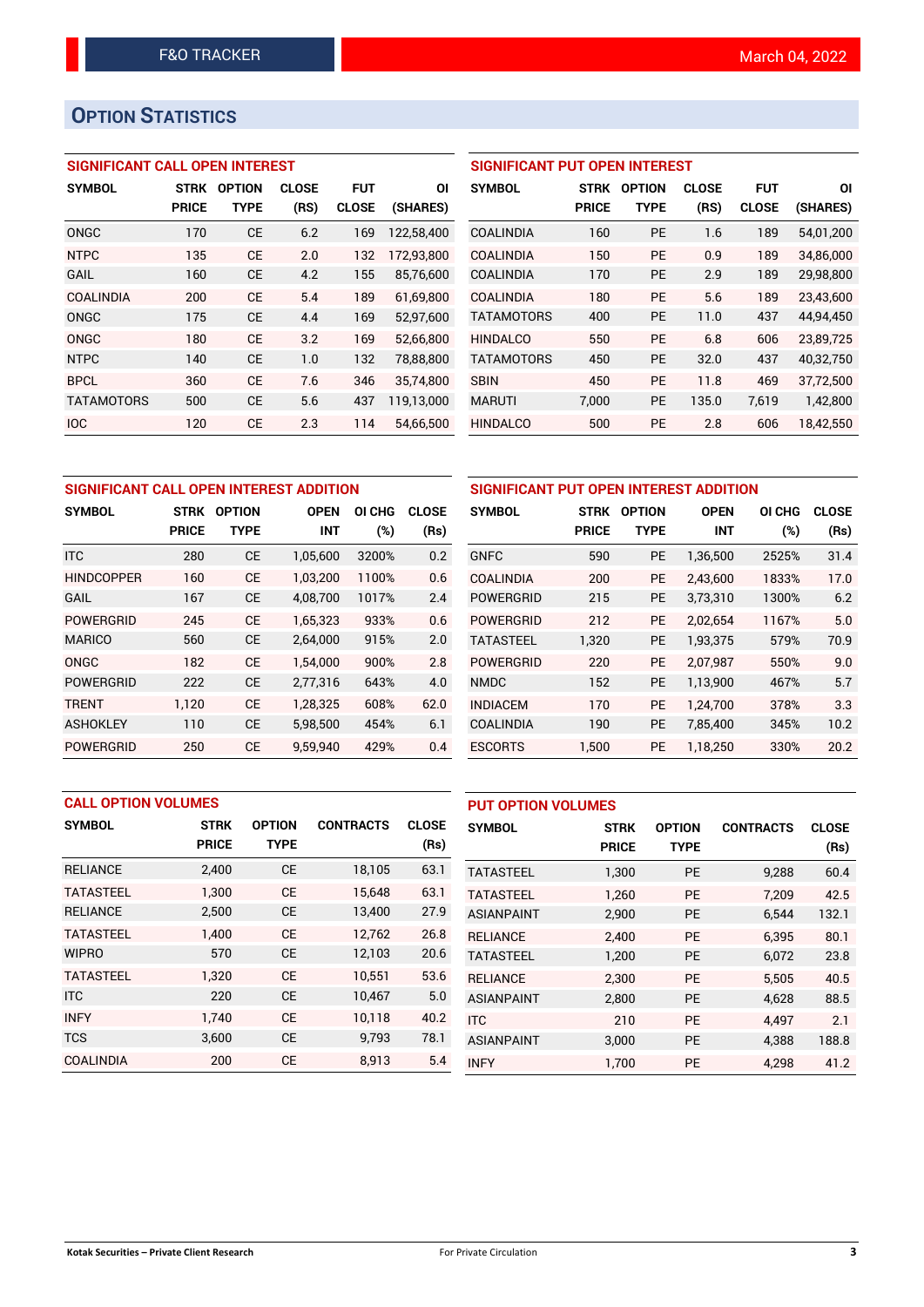### **RATING SCALE (PRIVATE CLIENT GROUP)**

- **BUY**  Stock/Index looks strong from the expiry/near term perspective and is expected to gain on the basis of technical and/or derivative parameters. Time frame is minimum of current expiry and in certain cases extend to the next series depending on the stock behaviour. Strict stop loss needs to be adhered to for every buy/long recommendation given.
- **SELL** Stock/Index looks weak from the expiry/near term perspective and is expected to gain on the basis of technical and/or derivative parameters. Time frame is minimum of current expiry and in certain cases extend to the next series depending on the stock behaviour. Strict stop loss needs to be adhered to for every sell/short recommendation given.

#### **FUNDAMENTAL RESEARCH TEAM (PRIVATE CLIENT GROUP)**

**Shrikant Chouhan Arun Agarwal Amit Agarwal, CFA Hemali Dhame** shrikant.chouhan@kotak.com arun.agarwal@kotak.com agarwal.amit@kotak.com Hemali.Dhame@kotak.com +91 22 6218 5408 +91 22 6218 6443 +91 22 6218 6439 +91 22 6218 6433

jatin.damania@kotak.com +91 22 6218 6440 +91 22 6218 6432 +91 80801 97299 +91 22 6218 6427

**Sumit Pokharna** Pankaj Kumar<br>Oil and Gas, Information Tech Construction, C sumit.pokharna@kotak.com pankajr.kumar@kotak.com +91 22 6218 6438 +91 22 6218 6434

**Jatin Damania Purvi Shah Rini Mehta K. Kathirvelu**

Construction, Capital Goods & Midcaps

Transportation, Paints, FMCG

Metals & Mining, Midcap Pharmaceuticals Pharmaceuticals Research Associate Support Executive<br>
iatin.damania@kotak.com purvi.shah@kotak.com rini.mehta@kotak.com k.kathirvelu@kotak.com

## **TECHNICAL RESEARCH TEAM (PRIVATE CLIENT GROUP)**

**Shrikant Chouhan Amol Athawale Sayed Haider** [shrikant.chouhan@kotak.com](mailto:shrikant.chouhan@kotak.com) [amol.athawale@kotak.com](mailto:amol.athawale@kotak.com) Research Associate

+91 22 6218 5408 +91 20 6620 3350 [sayed.haider@kotak.com](mailto:sayed.haider@kotak.com) +91 22 62185498

#### **DERIVATIVES RESEARCH TEAM (PRIVATE CLIENT GROUP)**

+91 79 6607 2231 +91 22 6218 5497 +91 33 6615 6273

**Sahaj Agrawal Prashanth Lalu Prasenjit Biswas, CMT, CFTe** [prasenjit.biswas@kotak.com](mailto:prasenjit.biswas@kotak.com)